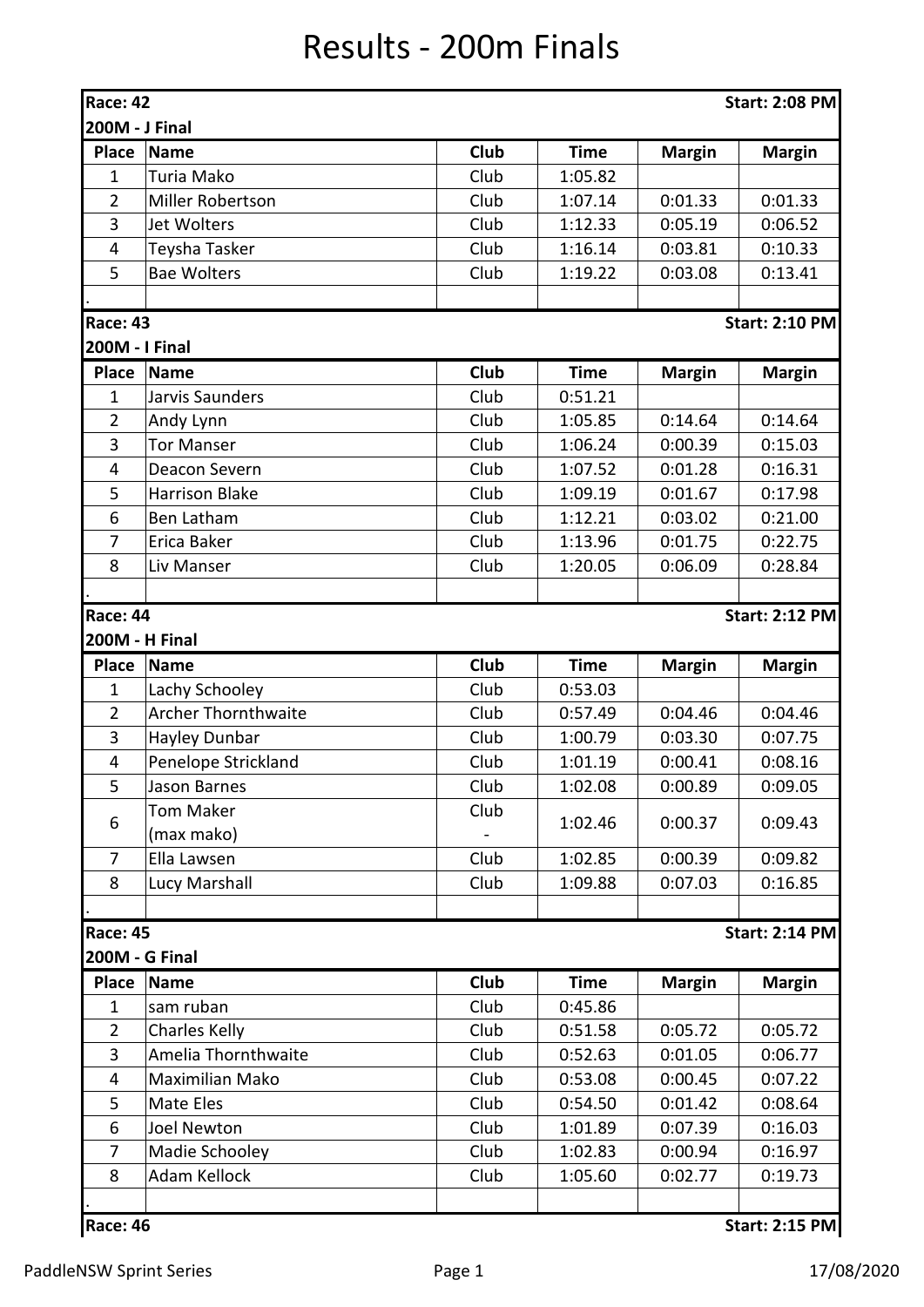## Results - 200m Finals

| 200M - F Final        |                         |             |             |               |                       |  |  |
|-----------------------|-------------------------|-------------|-------------|---------------|-----------------------|--|--|
| <b>Place</b>          | <b>Name</b>             | <b>Club</b> | <b>Time</b> | <b>Margin</b> | <b>Margin</b>         |  |  |
| $\mathbf{1}$          | Lachlan Stokes          | Club        | 0:48.80     |               |                       |  |  |
| $\overline{2}$        | Sophie Walters          | Club        | 0:50.16     | 0:01.36       | 0:01.36               |  |  |
| 3                     | Jayden Redfern          | Club        | 0:50.41     | 0:00.25       | 0:01.61               |  |  |
| 4                     | Nina Fitzgerald         | Club        | 0:50.99     | 0:00.58       | 0:02.19               |  |  |
| 5                     | Daniel Sharkey          | Club        | 0:51.19     | 0:00.20       | 0:02.39               |  |  |
| 6                     | Lachlan Ireland         | Club        | 0:56.33     | 0:05.14       | 0:07.53               |  |  |
| 7                     | Charl Kellermann        | Club        | 0:57.14     | 0:00.81       | 0:08.34               |  |  |
| 8                     | Eliza Monnock           | Club        | 0:57.79     | 0:00.64       | 0:08.98               |  |  |
| 9                     | Rory Hutchinson         | Club        | 1:03.10     | 0:05.31       | 0:14.30               |  |  |
|                       |                         |             |             |               |                       |  |  |
| <b>Race: 47</b>       |                         |             |             |               | <b>Start: 2:18 PM</b> |  |  |
| <b>200M - E Final</b> |                         |             |             |               |                       |  |  |
| <b>Place</b>          | <b>Name</b>             | Club        | <b>Time</b> | <b>Margin</b> | <b>Margin</b>         |  |  |
| $\mathbf{1}$          | <b>Harrison Taurins</b> | Club        | 0:49.14     |               |                       |  |  |
| $\overline{2}$        | Laura Lee               | Club        | 0:50.42     | 0:01.28       | 0:01.28               |  |  |
| 3                     | <b>Riley Clarke</b>     | Club        | 0:50.80     | 0:00.37       | 0:01.66               |  |  |
| 4                     | Alexander Raikuna       | Club        | 0:51.00     | 0:00.20       | 0:01.86               |  |  |
| 5                     | Hanako Greuter          | Club        | 0:51.47     | 0:00.47       | 0:02.33               |  |  |
| 6                     | Lily Fitzgerald         | Club        | 0:51.91     | 0:00.44       | 0:02.77               |  |  |
| 7                     | Isabelle Rupenovic      | Club        | 0:52.39     | 0:00.48       | 0:03.25               |  |  |
| 8                     | Clea Jordi              | Club        | 0:52.69     | 0:00.30       | 0:03.55               |  |  |
| 9                     | Evelyn Ritchie          | Club        | 0:52.95     | 0:00.27       | 0:03.81               |  |  |
|                       |                         |             |             |               |                       |  |  |
| <b>Race: 48</b>       |                         |             |             |               | <b>Start: 2:20 PM</b> |  |  |
| 200M - D Final        |                         |             |             |               |                       |  |  |
| <b>Place</b>          | <b>Name</b>             | <b>Club</b> | <b>Time</b> | <b>Margin</b> | <b>Margin</b>         |  |  |
| $\mathbf{1}$          | Guy robinson            | Club        | 0:43.87     |               |                       |  |  |
| $\overline{2}$        | Jacob Wilson            | Club        | 0:44.81     | 0:00.94       | 0:00.94               |  |  |
| $\overline{3}$        | Sascha Taurins          | Club        | 0:47.56     | 0:02.75       | 0:03.69               |  |  |
| $\overline{4}$        | Daniel Rupenovic        | Club        | 0:47.95     | 0:00.39       | 0:04.08               |  |  |
| 5                     | India Newton            | Club        | 0:48.45     | 0:00.50       | 0:04.58               |  |  |
| 6                     | Rosie Brennan           | Club        | 0:49.02     | 0:00.56       | 0:05.14               |  |  |
| 7                     | <b>STEVEN KILDEA</b>    | Club        | 0:49.50     | 0:00.48       | 0:05.63               |  |  |
| 8                     | Zoe Shirdon             | Club        | 0:49.92     | 0:00.42       | 0:06.05               |  |  |
|                       |                         |             |             |               |                       |  |  |
| <b>Race: 49</b>       |                         |             |             |               | <b>Start: 2:22 PM</b> |  |  |
| 200M - C Final        |                         |             |             |               |                       |  |  |
| <b>Place</b>          | Name                    | Club        | <b>Time</b> | <b>Margin</b> | <b>Margin</b>         |  |  |
| $\mathbf{1}$          | Zachery Tasker          | Club        | 0:44.68     |               |                       |  |  |
| $\overline{2}$        | Alisa van der Kwartel   | Club        | 0:45.07     | 0:00.39       | 0:00.39               |  |  |
| 3                     | <b>Scott Tyers</b>      | Club        | 0:45.36     | 0:00.30       | 0:00.69               |  |  |
| $\overline{4}$        | Natalia Drobot          | Club        | 0:45.68     | 0:00.31       | 0:01.00               |  |  |
| 5                     | James Euers             | Club        | 0:45.99     | 0:00.31       | 0:01.31               |  |  |
| 6                     | Alex Conley             | Club        | 0:50.57     | 0:04.58       | 0:05.89               |  |  |
| $\overline{7}$        | <b>Tamsyn Gould</b>     | Club        | 0:52.47     | 0:01.91       | 0:07.80               |  |  |